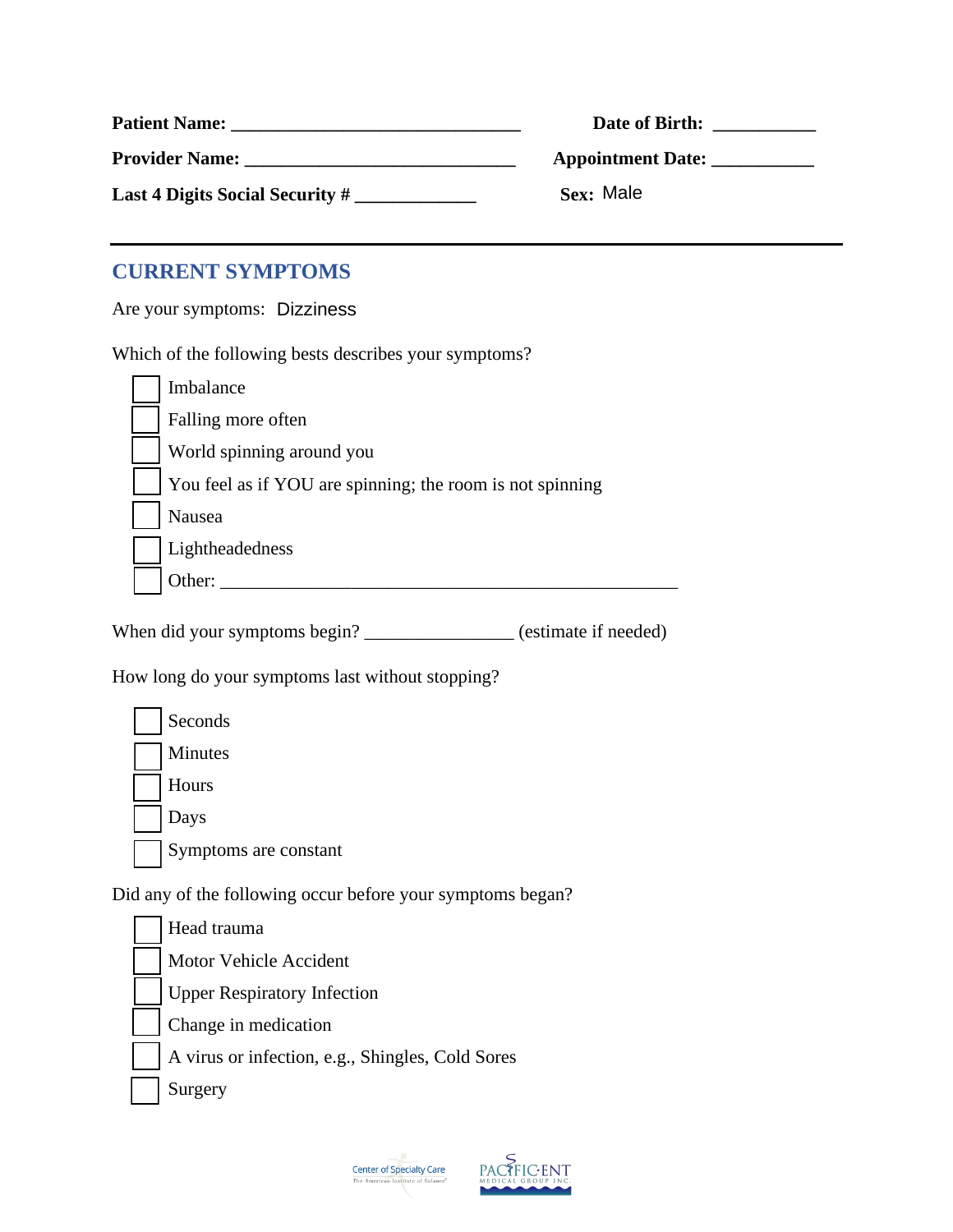| Stressful event or high stress |
|--------------------------------|
| A fall                         |
| Other:                         |

How many times per  $\frac{Year}{2}$  do you have an episode?

Which of the following can provoke, increase, or worsen your dizziness?

| Laying down                                                           |
|-----------------------------------------------------------------------|
| Looking up                                                            |
| Bending over                                                          |
| Standing up from bending over                                         |
| Turning your head right or left while seated or standing              |
| Rolling over in bed                                                   |
| Standing up from a seated position OR sitting up from a laid position |
| <b>Increased Stress</b>                                               |
| Skipping a meal                                                       |
| Not drinking enough water                                             |
| Other:                                                                |

Have your symptoms **Improved** since they began?

*If Improved or Changed:* How so? \_\_\_\_\_\_\_\_\_\_\_\_\_\_\_\_\_\_\_\_\_\_\_\_\_\_\_\_\_\_\_\_\_\_\_\_\_\_\_\_

Does anything make your symptoms better? \_\_\_\_\_\_\_\_\_\_\_\_\_\_\_\_\_\_\_\_\_\_\_\_\_\_\_\_\_\_\_\_\_\_\_\_\_\_\_

Which of the following accompany or occur immediately prior to an episode of your symptoms?

| Headaches                                  |
|--------------------------------------------|
| Neck Pain                                  |
| Hearing Loss: Right                        |
| Right<br>Fullness in your ear(s):          |
| Ringing in your ear(s): $\frac{Right}{\ }$ |
| Shimmers or Sparkles in your Vision        |
| Sensitivity to Light, Sound, & Smell       |



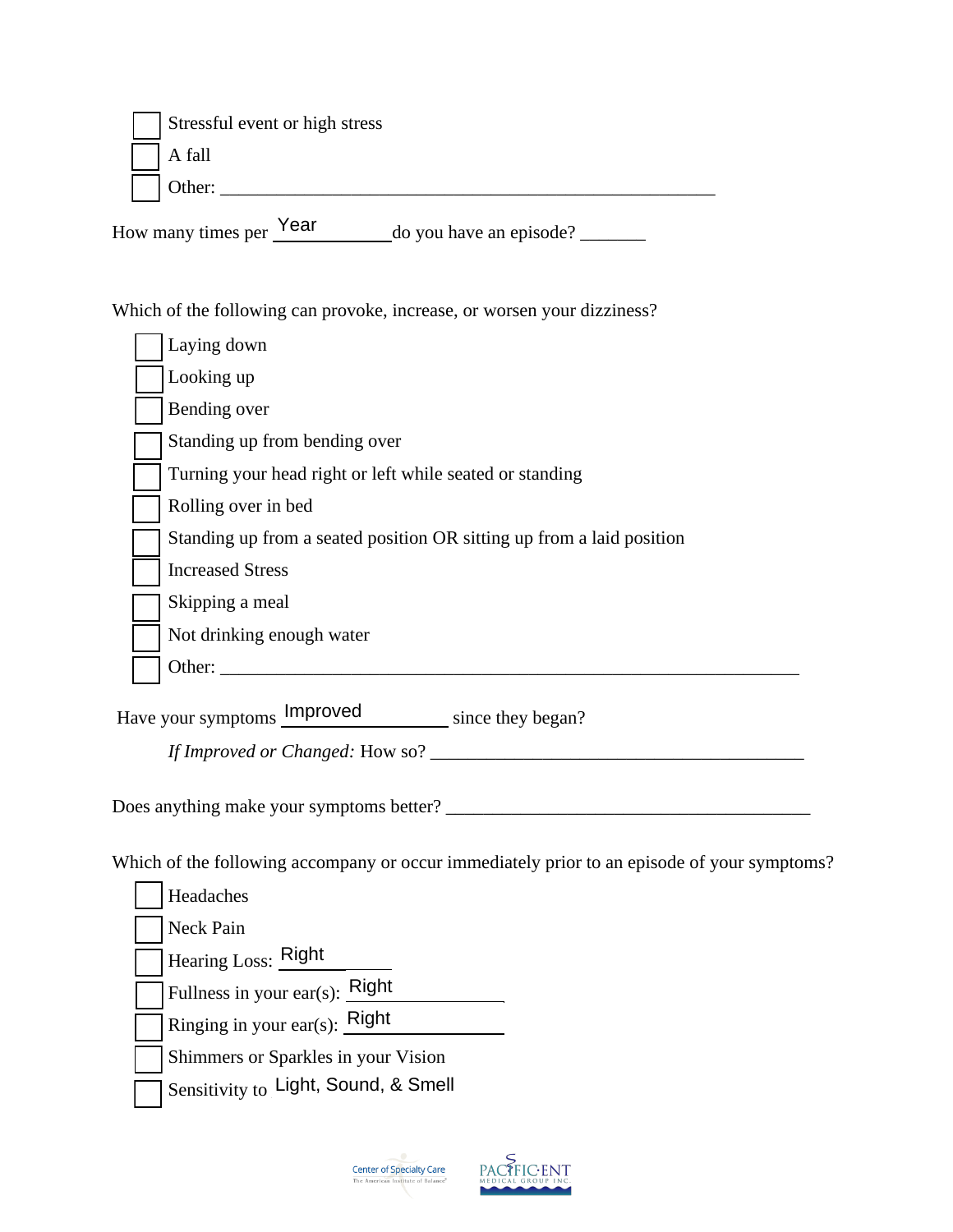## **BALANCE & FALL SYMPTOMS**

| Yes : Have you fallen in the past year?                                      |
|------------------------------------------------------------------------------|
| <i>If no:</i> Have you experienced "near falls" but you caught yourself? Yes |
| $Yes_{\_}$ : Are you afraid of falling?                                      |
| Yes : Are you veering/leaning while walking? If yes: Which direction? Right  |
| $Yes$ : Do you have neuropathy, numbness, or tingling in your feet or legs?  |
| $\text{Yes}_{\_}$ : Has your exercise decreased? If yes: Approximately when? |
| Yes : Orthopedic injuries? If yes: Please explain:                           |

## **MEDICAL HISTORY**

| Yes : Are you veering/leaning while walking? If yes: Which direction? Right                                                            |
|----------------------------------------------------------------------------------------------------------------------------------------|
| Yes : Do you have neuropathy, numbness, or tingling in your feet or legs?                                                              |
| Yes : Has your exercise decreased? If yes: Approximately when?                                                                         |
|                                                                                                                                        |
|                                                                                                                                        |
| <b>MEDICAL HISTORY</b>                                                                                                                 |
| $Yes$ : Do you have a history of Migraines?                                                                                            |
|                                                                                                                                        |
| Yes <sub>_</sub> : Are you bothered by patterns, screens, or complex visual environments, e.g.,<br>supermarkets?                       |
| Yes_: Are your Blood Sugar, Blood Pressure, and Thyroid Levels well controlled?                                                        |
| Yes : Have you had any recent changes in hearing?<br>If yes: Which ear? Right<br><i>If yes:</i> When was your last hearing evaluation? |
| Yes : I am experiencing ear Ringing, Drainage & Fullness<br><i>If yes:</i> Which ear? Right                                            |
| $Yes$ : Do you have any known eye/vision issues?                                                                                       |
| <b>IF APPLICABLE: FEMALE HORMONAL HISTORY</b><br>Are you Pre Menopausal?                                                               |
| $Yes \cdot Do$ you currently get hot flashes?                                                                                          |

## **IF APPLICABLE: FEMALE HORMONAL HISTORY**

Yes : Do you currently get hot flashes?